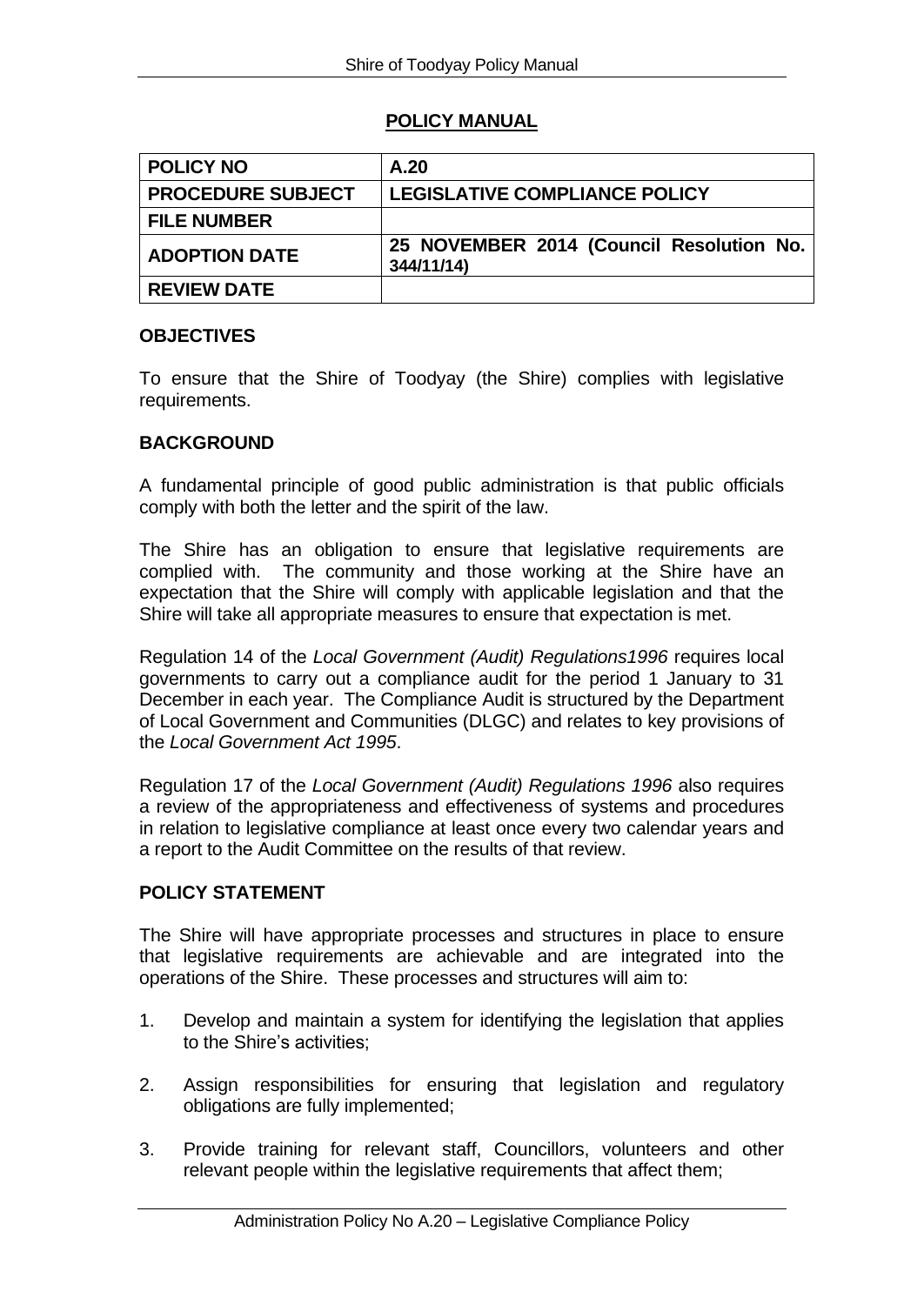- 4. Provide people with the resources to identify and remain up to date with new legislation;
- 5. Establish a mechanism for reporting non-compliance;
- 6. Review accidents, incidents and other situations where there may have been non-compliance; and
- 7. Review audit reports, incident reports, complaints and other information to assess how the systems of compliance can be improved.

### **ROLES & RESPONSIBILITIES**

#### **1. Councillors & Committee Members**

Councillors and Committee Members have a responsibility to be aware of and abide by legislation applicable to their role.

#### **2. Senior Management**

Senior Management should ensure that directions relating to compliance are clear and unequivocal and that legal requirements which apply to each activity for which they are responsible are identified.

Senior Management should have systems in place to ensure that all staff are given the opportunity to be kept fully informed, briefed and/or trained about key legal requirements relative to their work within their financial capacity to do so.

### **3. Employees**

Employees have a duty to seek information on legislative requirements applicable to their area of work and to comply with the legislation.

Employees shall report through their supervisors to Senior Management any areas of non-compliance that they become aware of.

### **4. Implementation of Legislation**

The Shire will have procedures in place to ensure that when legislation changes, steps are taken to ensure that future actions comply with the amended legislation.

### **LEGISLATIVE COMPLIANCE PROCEDURES**

### 1. **Identifying Current legislation**

The Shire accesses electronic up to date versions of legislation through the Western Australian State Law Publisher website at [www.slp.wa.gov.au.](http://www.slp.wa.gov.au/)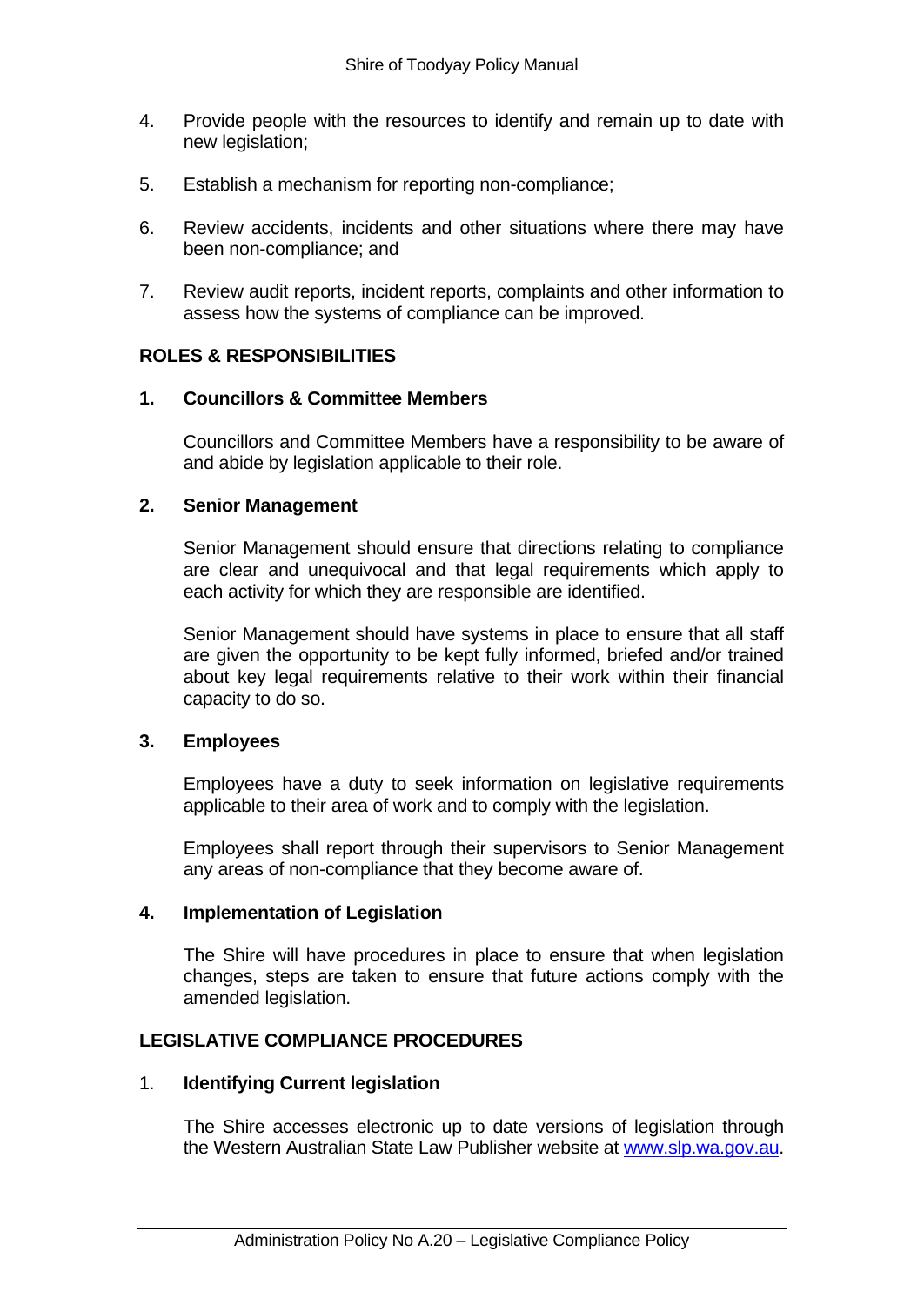Direct access to this site is provided from the Shire's networked computers.

# 2. **Identifying New or Amended Legislation**

(a) Western Australian Government Gazette (WAGG)

The Shire receives hard copies of the WAGG which publishes all new or amended legislation applicable to Western Australia. Copies of WAGGs are distributed to Senior Management and other designated staff. It is the responsibility of the CEO and Senior Management to determine whether any gazetted changes to legislation need to be incorporated into processes.

(b) Department of Local Government and Communities (DLGC)

The Shire receives regular circulars from the DLGC on any new or amended legislation. Such advice is received and processed through the Shire's Records Department and is distributed to the CEO and other relevant Officers for implementation.

(c) Department of Planning

The Shire receives Planning Bulletins from the Department of Planning on any new or amended legislation. Such advice is received and processed through the Shire's Records Department and is distributed to the CEO and other relevant Officers for implementation.

(d) Western Australian Local Government Association (WALGA)

The Shire receives regular circulars from WALGA and these Circulars highlight changes in legislation applicable to local government. Such advice is received and processed through the Shire's Records Department and is distributed to the CEO and other relevant Officers for implementation.

### 3. **Obtaining Advice on Legislative Provisions**

The Shire will obtain advice on matters of legislation and compliance where necessary. Contact can be made with the DLGC, WALGA or the relevant initiating government department for advice.

### 4. **Informing Council of Legislative Changes**

If appropriate, the CEO will, on receipt of advice of legislative amendments, advise the Council on new or amended legislation.

The Shire's format for all its reports to Council meetings provides that all reports have a section headed 'Statutory Implications' which shall detail